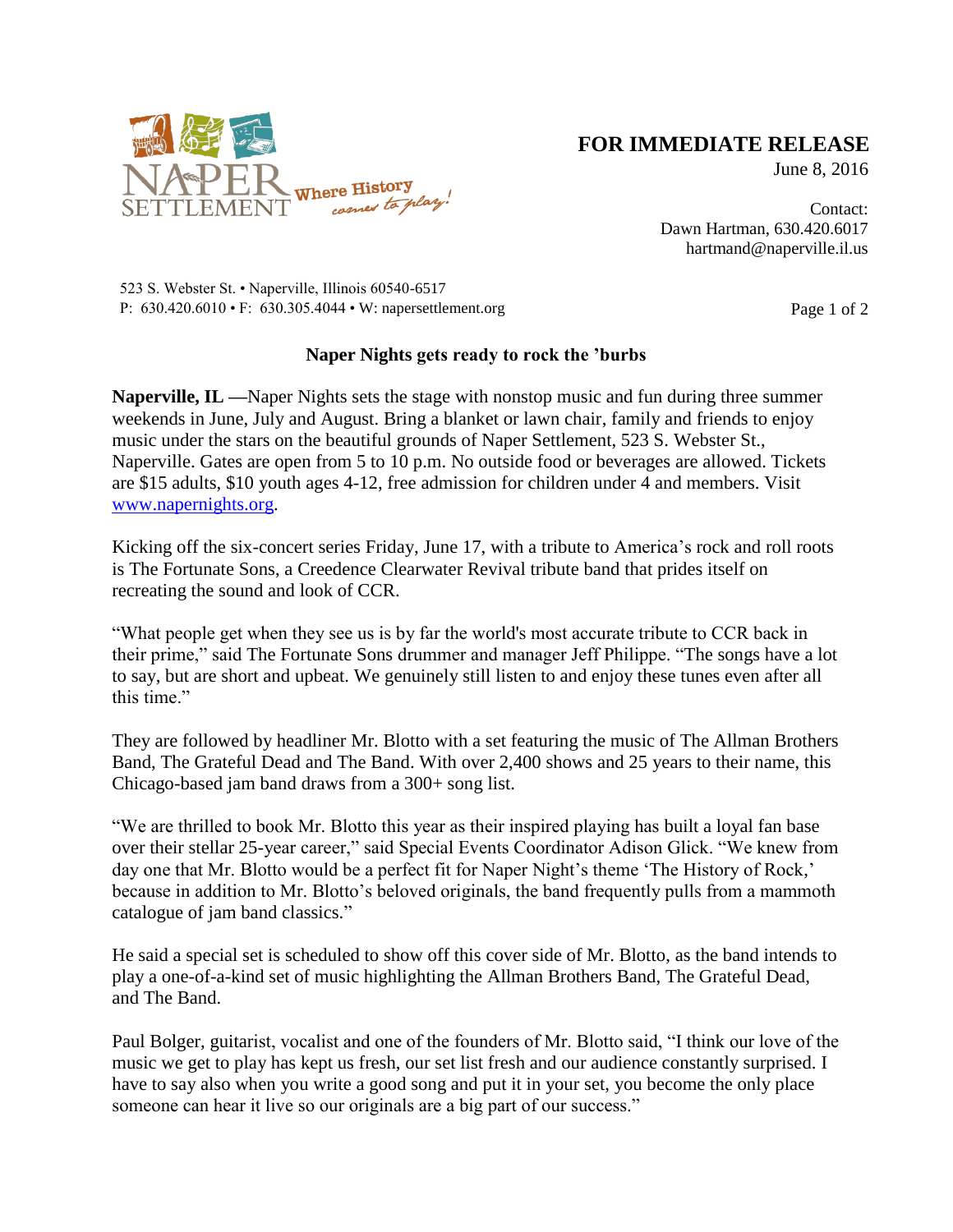On Saturday, June 18, Naper Nights revisits its rock and roll roots with two tribute bands that will play the most popular music of the last 50 years. Opening act Beggars Banquet is an authentic tribute to the Rolling Stones featuring all of their greatest hits performed in full costume. The band has been performing for over 14 years throughout the Midwest.

This year, fans of The Beatles' music are in for a real treat. Headliner American English will be playing the album, "Revolver," in its entirety. You might remember songs like, "Taxman," "Eleanor Rigby" and "Good Day Sunshine" and the rousing "Yellow Submarine." This was also the first album ever recorded with "backwards" music used on the song "Tomorrow Never Knows." The album has been certified 5 times platinum by the Recording Industry Association of America.

Band members include Eric Michaels, who has been performing as Paul McCartney for 25 years, drummer Tom Gable, who has portrayed Ringo for 20 years, Young Hines as John Lennon, James Paul Lynch as George Harrison and Ken Zemanek as George Martin. We will also be wishing Sir Paul McCartney a happy  $74<sup>th</sup>$  birthday (on his actual birthday, June 18) when American English plays a Wings tribute in honor of this extraordinary musician.

Gable said he loves playing the music of The Beatles and continues his ongoing research into the band and their songs.

"You become a professor and a student, all in one. You are always striving to capture something you missed and you're always learning something," he said. "It's trying to tap into the magic of their music."

He said that "Revolver" was a groundbreaking album for The Beatles because it included pop music, but their horizons were growing. It remains one of the biggest selling albums of all time.

"We are fortunate to have the talent and the depth of musicianship in the band that allows us to do all of The Beatles music, from their early days to their solo careers," he said.

Gable said the band enjoys playing in Naperville because it's a progressive, trendy town and that Naper Nights concert goers appreciate their music.

"We all do this because we love music," he said. "Let's keep The Beatles music alive and pass it down to the next generation."

June food vendors include Carrabba's Italian Grill, Joey's Red Hots, Nothing Bundt Cakes and Little Jimmy's Italian Ice. Thank you to our beverage sponsors, Rodney Strong Wine Estates, Bell's Brewery, Inc. and Schamberger Brothers, Inc. Children's activities include painting with Pinot's Palette; learn how to break a board with PRO Martial Arts; try STEM-based experiments with SciTech Hands On Museum on Friday; learn through play with a portable exhibit from DuPage Children's Museum on Saturday and play with the School of Rock instrument petting zoo on Saturday.